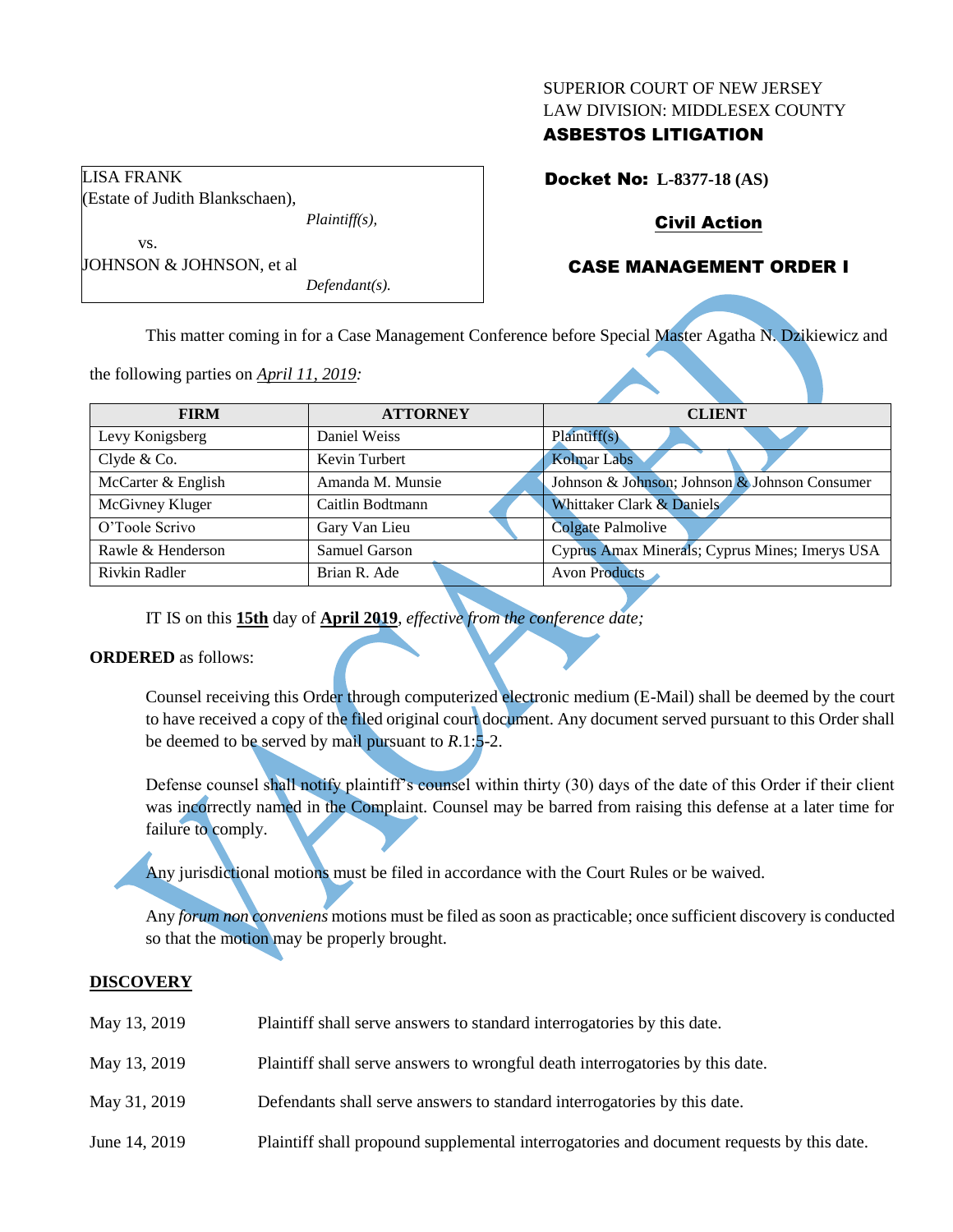| July 19, 2019   | Defendants shall serve answers to supplemental interrogatories and document requests by this<br>date.                                                                                                       |
|-----------------|-------------------------------------------------------------------------------------------------------------------------------------------------------------------------------------------------------------|
| June 14, 2019   | Defendants shall propound supplemental interrogatories and document requests by this date.                                                                                                                  |
| July 19, 2019   | Plaintiff shall serve answers to supplemental interrogatories and document requests by this<br>date.                                                                                                        |
| October 4, 2019 | Fact discovery, including depositions, shall be completed by this date. Plaintiff's counsel shall<br>contact the Special Master within one week of this deadline if all fact discovery is not<br>completed. |
| October 4, 2019 | Depositions of corporate representatives shall be completed by this date.                                                                                                                                   |

#### **EARLY SETTLEMENT**

April 9, 2020 Settlement demands shall be served on all counsel and the Special Master by this date.

## **MEDICAL EXPERT REPORT**

| May 13, 2019     | Plaintiff shall serve executed medical authorizations (along with answers to interrogatories)     |  |  |  |  |
|------------------|---------------------------------------------------------------------------------------------------|--|--|--|--|
|                  | by this date.                                                                                     |  |  |  |  |
| December 6, 2019 | Plaintiff shall serve medical expert reports by this date.                                        |  |  |  |  |
|                  |                                                                                                   |  |  |  |  |
| December 6, 2019 | Upon request by defense counsel, plaintiff is to arrange for the transfer of pathology specimens  |  |  |  |  |
|                  | and x-rays, if any, by this date.                                                                 |  |  |  |  |
| February 7, 2020 | Defendants shall identify its medical experts and serve medical reports, if any, by this date. In |  |  |  |  |
|                  | addition, defendants shall notify plaintiff's counsel (as well as all counsel of record) of a     |  |  |  |  |
|                  | joinder in an expert medical defense by this date.                                                |  |  |  |  |
|                  |                                                                                                   |  |  |  |  |

# **LIABILITY EXPERT REPORTS**

December 6, 2019 Plaintiff shall identify its liability experts and serve liability expert reports by this date or waive any opportunity to rely on liability expert testimony.

February 7, 2020 Defendants shall identify its liability experts and serve liability expert reports, if any, by this date or waive any opportunity to rely on liability expert testimony.

# **SUMMARY JUDGMENT MOTION PRACTICE**

- February 14, 2020 Plaintiff's counsel shall advise, in writing, of intent not to oppose motions by this date.
- February 28, 2020 Summary judgment motions shall be filed no later than this date.
- March 27, 2020 Last return date for summary judgment motions.

## **ECONOMIST EXPERT REPORTS**

December 6, 2019 Plaintiff shall identify its expert economists and serve expert economist report(s), if any, by this date or waive any opportunity to rely on economic expert testimony.

 $\_$  , and the set of the set of the set of the set of the set of the set of the set of the set of the set of the set of the set of the set of the set of the set of the set of the set of the set of the set of the set of th